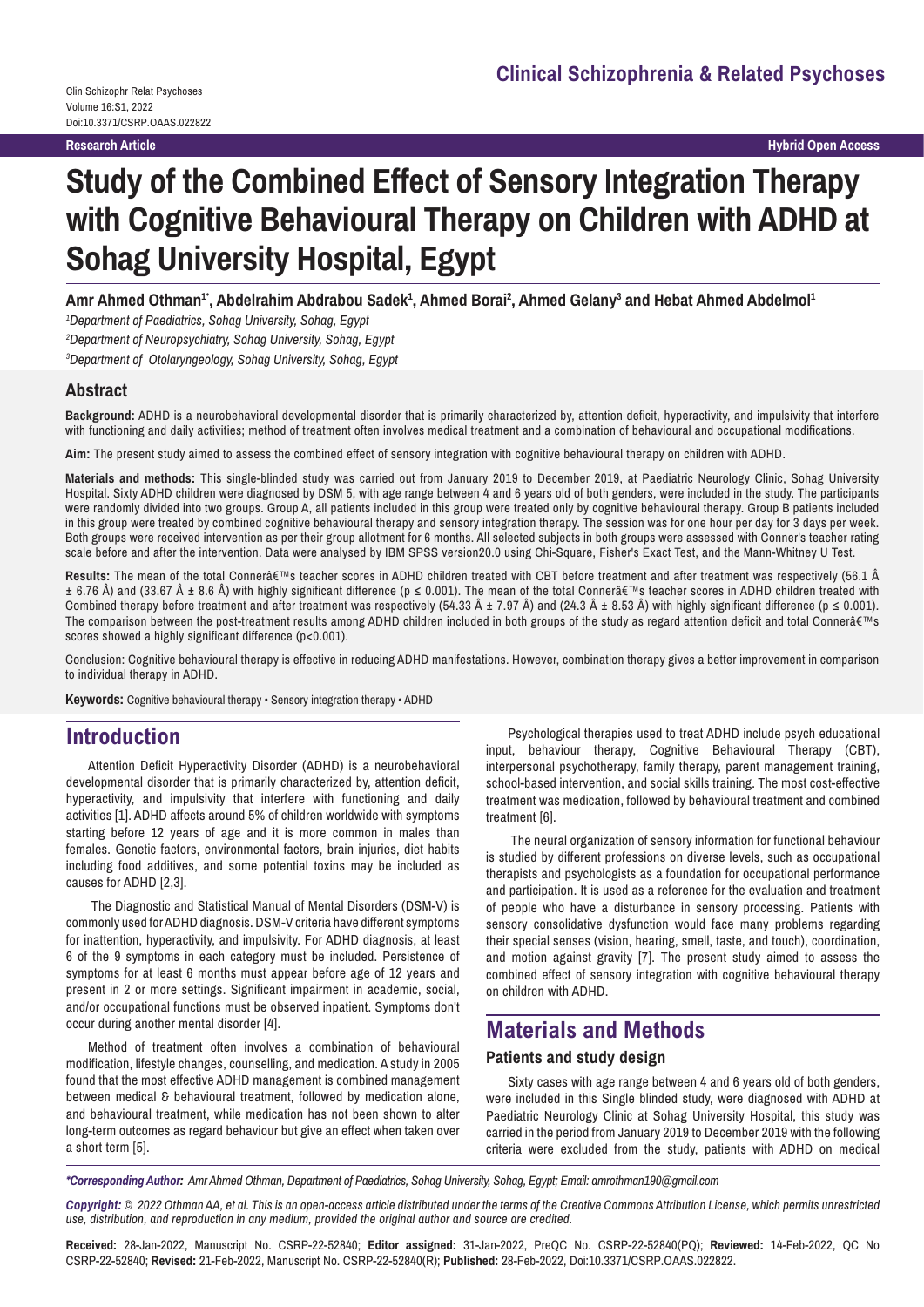treatment, patients with IQ below 85, physical disability including hearing or vision, hypothyroidism, mental retardation. Associated psychological disorders: Conduct disorder, mood disorder, bipolar and anxiety. Oral and written consent was taken from parents of patients included in the study and the study was approved by the ethics scientific committee at Sohag University hospital.

#### Methods of the study

The subjects were diagnosed with ADHD with DSM-V Criteria [8]. Intelligence Quotient (IQ) was evaluated by use of Stanford-Binet intelligence scales V all selected subjects were assessed with Conner's teacher rating scale before and after the intervention [9,10]. The participants were randomly divided into two groups. The randomization was done by using the closed envelop method at the first author setting. All selected subjects were randomly divided into two groups. Group A, all patients included in this group were treated only by cognitive behavioural therapy which includes self-instruction training and a problem-solving approach with dialogs, games, and activities [11].

Group B patients included in this group were treated by combined cognitive behavioural therapy and sensory integration therapy which include tactile (brushing), vestibular (swing, rolling), proprioception (pushing activities, playing with weights), Auditory (sing-song, loud and slow noise) and visual (focusing, following and tracking) input review [12].

The session was for one hour per day for 3 days per week. Both groups were received intervention as per their group allotment for 6 months. All selected subjects in both groups were assessed with Conner's teacher rating scale before and after the intervention [10].

Data were analysed using IBM SPSS Statistics for Windows version 20.0. Quantitative data were expressed as mean ± standard deviation, median and interquartile range. Qualitative data were expressed as numbers and percentages. The data were tested for normality using the Shapiro-Wilk test. The nonparametric Mann–Whitney test and Wilcoxon Signed Ranks Test were used for data that were not normally distributed. Chi-square (X2) test and Fisher's Exact Test were used for comparison regarding qualitative variables as appropriate. A 5% level was chosen as a level of significance in all statistical tests used in the study.

## **Results**

Sixty ADHD children were included in this single-blinded study and divided into two groups. In Group A, 30 ADHD children received cognitive behavioural therapy and Group B, 30 ADHD children received combined therapy with comparable age and sex with no significant difference, respectively (p=0.802, p=0.706). The percentage of consanguinity among both groups (A and B) was respectively (50% and 40%) with no significant difference (p=0.604). Most of the children of both groups (A and B) had no history of NICU admission, respectively (23.3%, 20%) with no significant difference (p=0.686). The mean of IQ among the children treated with CBT was (92.5  $\pm$  7.43) and that of children treated with "Combined therapy" (93.7  $\pm$  6.79) with no significant difference (p=0.476) (Tables 1 and 2).

**Table 1.** Comparison between the study groups characteristics.

| <b>Characteristics</b>                                      | Group A<br>$(N=30)$ | Group B<br>$(N=30)$ | P-value | <b>Significance</b> |
|-------------------------------------------------------------|---------------------|---------------------|---------|---------------------|
| Gender                                                      | $3(10\%)$           | 5(16.7%)            | 0.706   | Non-significant     |
| Female                                                      | 27 (90%)            | 25 (83.3%)          |         |                     |
| Male                                                        |                     |                     |         |                     |
| Age (year)                                                  | $5.17 \pm 0.69$     | $5.12 \pm 0.75$     | 0.802   | Non-significant     |
| Mean (SD)                                                   | $5(4.5-6)$          | $5(4.5-6)$          |         |                     |
| Median (IQ range)                                           |                     |                     |         |                     |
| Perinatal History                                           |                     |                     | 0.686   | Non-significant     |
| <b>NICU</b>                                                 | 7 (23.3%)           | 6(20%)              |         |                     |
| Normal                                                      | 23 (76.7%)          | 24 (80%)            |         |                     |
| Note: P-value was calculated by Wilcoxon Signed Ranks Test. |                     |                     |         |                     |

**Table 2.** Comparison between the study groups regarding IQ.

| IQ                                                          | Group A         | Group B          | P-value |
|-------------------------------------------------------------|-----------------|------------------|---------|
|                                                             | $(N=30)$        | $(N=30)$         |         |
| Mean(SD)                                                    | $92.5 \pm 7.43$ | $93.7 \pm 6.79$  | 0.476   |
| Median(IQ range) 89.5 (88 - 97.5)                           |                 | $90.5(88 - 101)$ |         |
| Note: P-value was calculated by Wilcoxon Signed Ranks Test. |                 |                  |         |

The mean of Conner's teacher scale among ADHD children treated with CBT as regard hyperactivity, impulsivity and attention deficit before treatment was respectively (21.37  $\pm$  2.86), (16.47  $\pm$  2.89) and (18.27  $\pm$ 3.72) in comparison to results as regard hyperactivity, impulsivity, and attention deficit after treatment was respectively  $(13 \pm 4.09)$ ,  $(10.33 \pm 2.95)$ and (10.63  $\pm$  3.89) with highly significant difference ( $p \le 0.001$ ). The mean of the total Conner's teacher scores in ADHD children treated with CBT before treatment and after treatment was respectively (56.1  $\pm$  6.76) and  $(33.67 \pm 8.6)$  with highly significant difference ( $p \le 0.001$ ) (Table 3).

**Table 3.** Comparison between Conner's teacher scale measures of the Group A before and after treatment (No=30).

|                                                             | <b>Before</b>    | After            | P-value |
|-------------------------------------------------------------|------------------|------------------|---------|
| <b>Hyperactivity</b>                                        | $19.83 \pm 3.33$ | $10.03 \pm 3.98$ | < 0.001 |
| Impulsivity                                                 | $17.33 \pm 2.79$ | $7.73 \pm 2.48$  | < 0.001 |
| Attention-deficit                                           | $17.17 \pm 4.15$ | $6.17 \pm 3.67$  | < 0.001 |
| Total score                                                 | $54.33 \pm 7.97$ | $24.3 \pm 8.53$  | < 0.001 |
| Note: P-value was calculated by Wilcoxon Signed Ranks Test. |                  |                  |         |

The mean of Conner's teacher scale among ADHD children treated with Combined therapy as regard hyperactivity, impulsivity and attention deficit before treatment was respectively (19.83 ± 3.33), (17.33 ± 2.79) and (17.17 ± 4.15) in comparison to results as regard hyperactivity, impulsivity and attention deficit after treatment were respectively (10.03  $\pm$  3.98), (7.73  $\pm$ 2.48) and (6.17  $\pm$  3.67) with highly significant difference (p<0.001). The mean of the total Conner's teacher scores in ADHD children treated with Combined therapy before treatment and after treatment was respectively (54.33  $\pm$  7.97) and (24.3  $\pm$  8.53) with highly significant difference (p  $\le$ 0.001) (Table 4).

**Table 4.** Comparison between Conner's teacher scale measures of the Group B before and after combined therapy (No=30).

|                                                             | <b>Before</b>    | After            | P-value |
|-------------------------------------------------------------|------------------|------------------|---------|
| Hyperactivity                                               | $19.83 \pm 3.33$ | $10.03 \pm 3.98$ | < 0.001 |
| Impulsivity                                                 | $17.33 \pm 2.79$ | $7.73 \pm 2.48$  | < 0.001 |
| Attention-deficit                                           | $17.17 \pm 4.15$ | $6.17 \pm 3.67$  | < 0.001 |
| Total score                                                 | $54.33 \pm 7.97$ | $24.3 \pm 8.53$  | < 0.001 |
| Note: P-value was calculated by Wilcoxon Signed Ranks Test. |                  |                  |         |

The comparison between the pre-treatment means of Conner's teacher scale among ADHD children treated with CBT and means of Conner's teacher scale among ADHD children treated with combined therapy as regard hyperactivity, impulsivity, attention deficit, and Total score didn't show any significant difference, respectively (p=0.069, p=0.198, p=0.148 and p=0.424) (Table 5).

**Table 5.** Comparison between the study groups regarding pre-treatment Conner's teacher scale measures.

|                   | <b>Cognitive Behavioural</b><br>Therapy<br>$(No=30)$ | Combined<br>Therapy (No=30) | P-value |
|-------------------|------------------------------------------------------|-----------------------------|---------|
| Hyperactivity     | $21.37 \pm 2.86$                                     | $19.83 \pm 3.33$            | 0.069   |
| Impulsivity       | $16.47 \pm 2.89$                                     | $17.33 \pm 2.79$            | 0.198   |
| Attention-deficit | $18.27 \pm 3.72$                                     | $17.17 \pm 4.15$            | 0.148   |
| Total score       | $56.10 \pm 6.76$                                     | $54.33 \pm 7.97$            | 0.424   |
|                   | Note: P-value was calculated by Mann-Whitney U Test. |                             |         |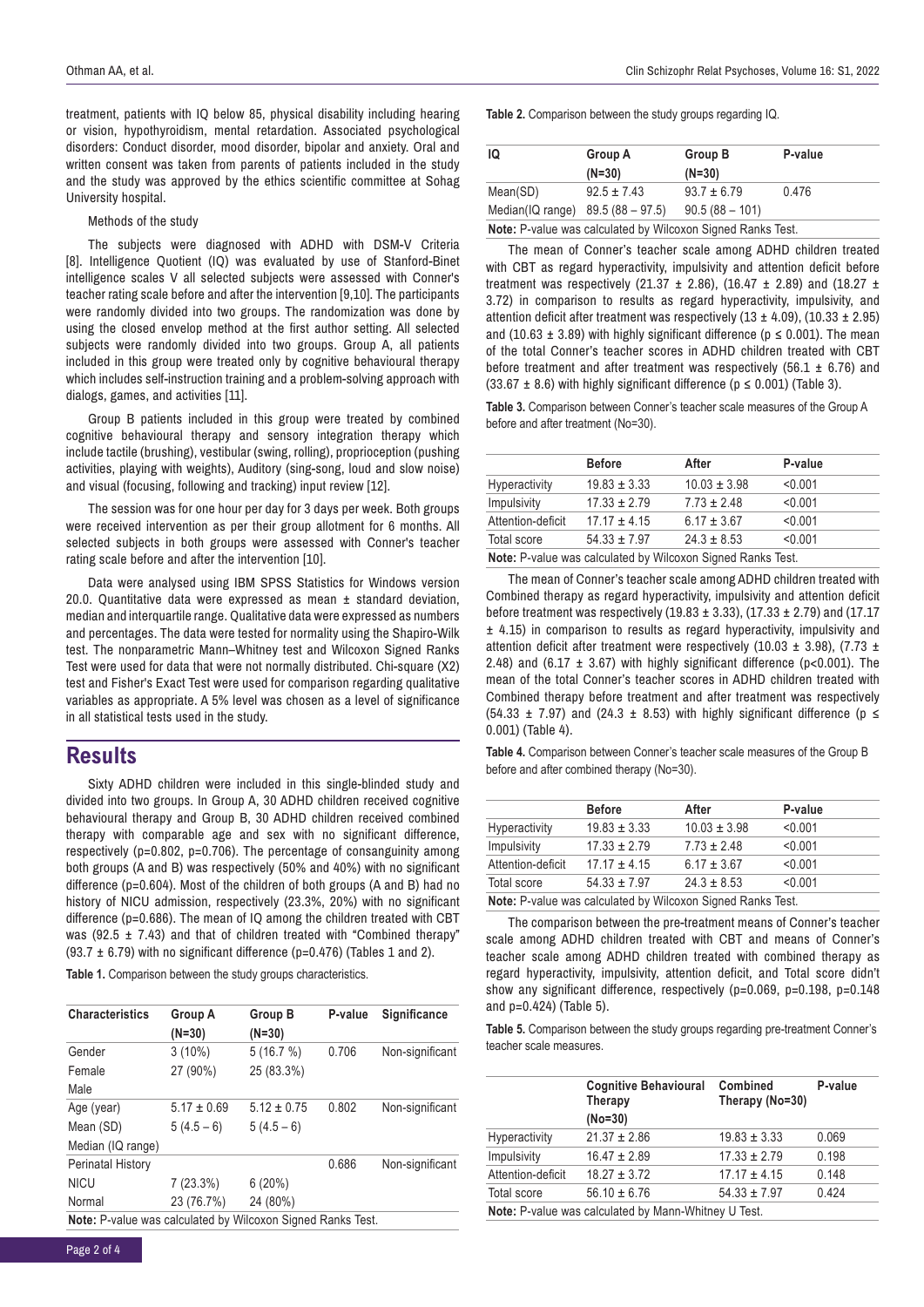The comparison between the post-treatment means of Conner's teacher scale measures among ADHD children included in both groups of the study as regard hyperactivity and impulsivity showed a significant difference, respectively (p=0.018, p=0.001) and a highly significant difference was observed in the post-treatment means of both groups as regard attention deficit and total Conner's scores (p<0.001) (Table 6).

**Table 6.** Comparison between the study groups regarding post-treatment Conner's teacher scale measures

|                                                             | Cognitive<br><b>Behavioural</b><br>Therapy (No=30) | Combined<br>Therapy (No=30) | P-value |  |
|-------------------------------------------------------------|----------------------------------------------------|-----------------------------|---------|--|
| <b>Hyperactivity</b>                                        | $13.00 \pm 4.09$                                   | $10.03 \pm 3.98$            | 0.018   |  |
| Impulsivity                                                 | $10.33 \pm 2.95$                                   | $7.73 \pm 2.48$             | 0.001   |  |
| Attention-deficit                                           | $10.63 \pm 3.89$                                   | $6.17 \pm 3.67$             | < 0.001 |  |
| Total score                                                 | $33.67 \pm 8.60$                                   | $24.3 \pm 8.53$             | < 0.001 |  |
| <b>Note:</b> P-value was calculated by Mann-Whitney U Test. |                                                    |                             |         |  |

## **Discussion**

Attention Deficit Hyperactivity Disorder (ADHD) is a neurobehavioral developmental disorder and has been conceptualized as a chronic multifactorial disorder characterized by symptoms of inattention, hyperactivity, and impulsivity [13].

ADHD is strongly associated with poor academic performance; a pattern of conflictual and often unsatisfactory relations with peers, family members, and teachers; and low self-esteem [5]. ADHD is the most commonly studied and diagnosed psychiatric disorder in children affecting about 3% to 5% of children and is diagnosed two to four times as frequently in boys as in girls though studies suggest this discrepancy may be due to subjective bias of referring teachers [14].

The pathophysiology of ADHD is unclear and there are several competing theories. The neurotransmitters Dopamine (DA) and Norepinephrine (NE) are implicated in the pathophysiology of ADHD. Brain studies on individuals with ADHD suggest a defect in the dopamine D4 (DRD4) receptor gene and overexpression of Dopamine Transporter-1 (DAT1) [3]. In one study a delay in the development of certain brain structures by an average of three years. The delay was most prominent in the frontal cortex and temporal lobe, which are believed to be responsible for the ability to control and focus thinking. In contrast, the motor cortex in ADHD patients was seen to mature faster than normal, suggesting that both slower development of behavioural control and advanced motor development might be required for the fidgetiness that characterizes ADHD [3].

The most commonly used diagnostic criteria are the Diagnostic and Statistical Manual of Mental Disorder (DSM-V). DSM-V criteria have different symptoms for inattention and hyperactivity. All symptoms must be at least 6 of the 9 criteria in the category. Symptoms present for at least 6 months [15-17]. The symptoms may start up to 12 years of age [18]. ADHD can continue throughout adulthood [19]. Around 5% of American adults are estimated to live with ADHD [20].

Many treatment modes have been developed in the form of behaviour modification, lifestyle changes, counselling, medication, family therapy, school-based interventions, social skills training, parent management training, and sensory integration therapy [21].

The objective of this study is to assess the effect of sensory integration therapy in combination with cognitive behavioural therapy on children with ADHD compared to the effect of cognitive behavioural therapy alone.

In our study, the mean age of patients and control was comparable, respectively with males more than females in both groups with no significant difference (Table 1). This was similar to the study done by Sciutoo, et al. as regard sex with more males than females and in our study; there was no significant difference between both groups as regard history of NICU admission and degree of consanguinity [22].

In our study, the mean IQ among ADHD patients in both groups was  $(92.5 \pm 7.43)$  and  $(93.7 \pm 6.79)$  (Table 2). That was inconsistent with Frazier, et al. that reported ADHD children tend to have an approximately 9 points lower intelligence quotient score than children without the diagnosis [23].

In this study, there was a significant improvement in the mean of Conner's scale as regard hyperactivity, impulsivity, attention deficit, and total Conner's teacher scale score among the Group A that treated with cognitive behavioural therapy ( $p \le 0.001$ ) (Table 3). Our findings were inconsistent with Park, et al. study that found the presence of a significant effect of cognitive behavioural therapy on the main symptoms of schoolaged ADHD children [24]. There is also some evidence to support the use of CBT approaches in children with ADHD in a randomized study on ADHD children aged 7-13 year, in which CBT improve the parent perception of hyperactivity in the home and child-related self-steam compared with a supportive therapy control group [25].

In our study, the mean of Conner's rating scale of ADHD children Group B whose received combined therapy as regard hyperactivity, impulsivity, attention deficit, and total score after treatment revealed a significant improvement in comparison to the mean of Conner's score before treatment (p<0.001) (Table 4). The post-treatment means of Conner's scale in the Group B that received a combined therapy was better than the Conner's scale mean among ADHD children Group A, who received CBT with a significant difference (Table 6). These findings were inconsistent with Rathod, et al. who proved that use of sensory integration therapy and cognitive behavioural therapy separately had an equal effect on ADHD symptoms but combined therapy gives better results than single therapy in the treatment of children with ADHD when given with proper dosage [26].

Our findings were inconsistent with Hemant, et al. which found a marked improvement among children with ADHD suffering from sensory processing disorder by use of Ayres Sensory Integration programs. Children included in the study received occupational therapy with either protocol. The children in ASI Group made gains that were significantly greater than the children in the other group [27]. However, our study differs from this study in that the affected patients were not examined in terms of sensory integration defects before applying the treatment to them.

## **Conclusion**

In conclusion, cognitive behavioural therapy is effective in reducing ADHD manifestations as regard, inattention, hyperactivity, and impulsivity. However, combination between cognitive behavioural therapy and sensory integration therapy gives a better improvement when given with proper dosage, in comparison to individual therapy. Since drug therapy is not recommended under the age of five years in children with ADHD, we recommend the use of sensory integration therapy with cognitive-behavioral therapy in this age group.

## **Study Limitation**

- Age group: we conduct only the paediatric age group.
- Several patients: we conduct only 60 patients in our study.
- Study duration: only one year.

# **Declaration of Competing Interest**

The authors declare no conflict of interest.